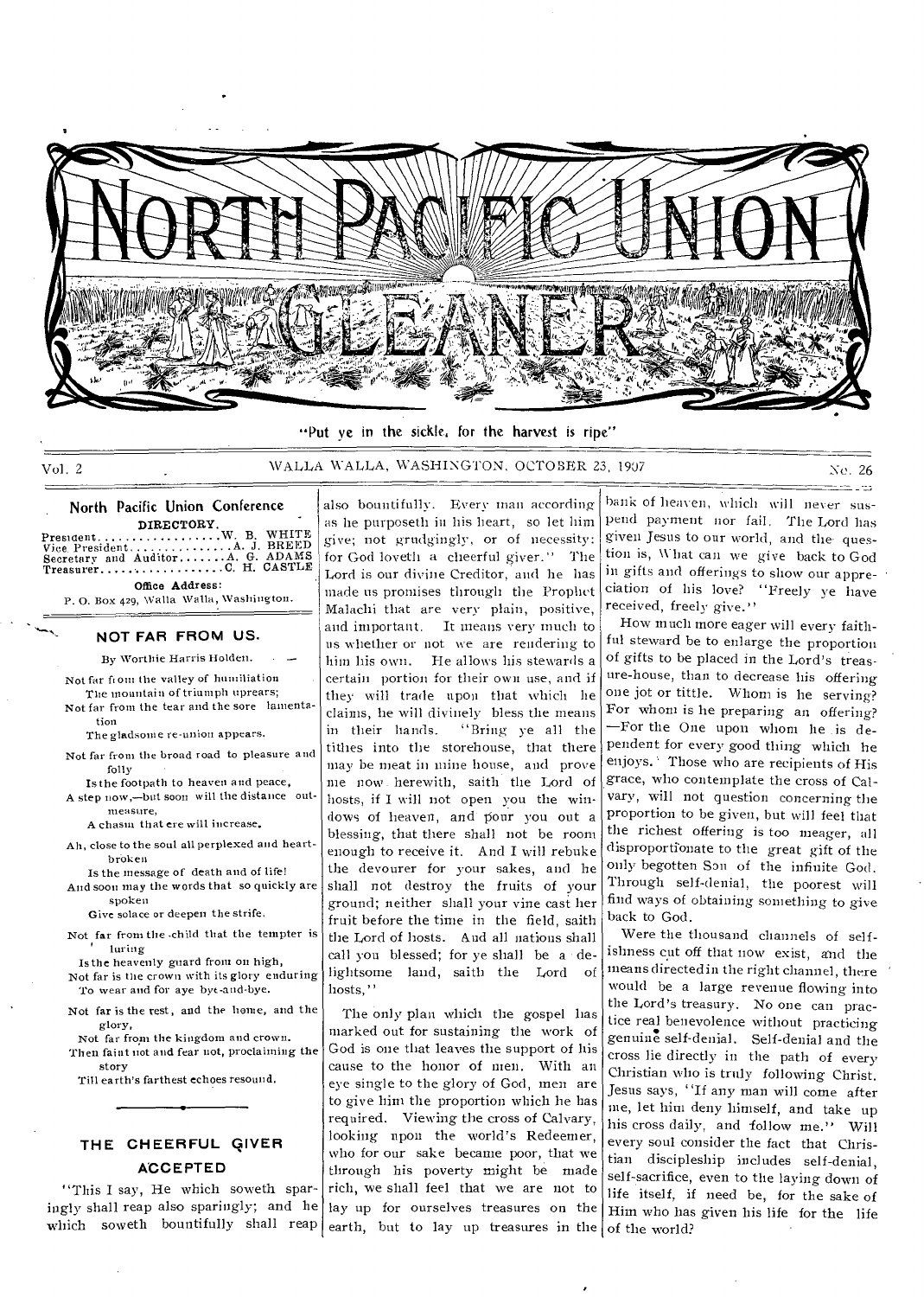Christians who view Christ upon the cross are bound by their obligation to God because of the infinite gift of his Son, to withhold nothing which they possess, however dear it may be to them. If they possess anything that can be employed to draw any soul, no matter how rich, or no matter how poor, to the Lamb of God, who taketh away the sins of the world, they are to use it freely for this purpose. The Lord employs human agents to be co-workers with him in the salvation of sinners. •

. The joy set before Christ, the joy which sustained him in all his sufferings, was the salvation of poor sinners. This should be our joy, and the spur of our ambition in the cause of our Master. In view of what Christ has done for us, and what he has suffered for sinners, we should, out of pure, disinterested love for souls, imitate, his example by sacrificing our own pleasure and convenience for their good. In so doing we please God, and manifest our love and devotion to him as his servants. And he that is faithful to the end will reap the overcomer's reward.

Mrs. E. G. White.

### **THE NEED OF EDUCATED WORKERS**

We live in an age of great intellectual light. The last fifty years have seen great changes in the matter of education. Where fifty years ago comparatively little was said about the 'question of education and the methods of educating children and youth, much is now said. To-day, in nearly all civilized lands, parents are compelled by law to send their children to school a certain portion of each year. Where in this country there were but comparatively few institutions of higher learning, now there are strong universities in every State in the union, so that a course in higher education is open to all the youth of this land, at practically no cost for school expenses. As a consequence, we must present this message in such a manner as to appeal to keen, intelligent minds. To do this, we must have well-educated, thoroughly trained workers.

A man with a trained mind can always accomplish more in the work of the Lord than one with an undisciplined mind, giving to each the same measure of faith. The Lord looks with pleasure

upon a man who values a strong, disciplited mind. This is witnessed by his approbation of the choice of Solomon in asking him for wisdom. He not only gave him his choice, but, because he had made such a choice, he gave him wealth and honor.

Those who are inclined to undervalue a good education as a fitting—a necessary preparation—for successful gospel work, fail to learn the lesson taught by the most prominent Bible characters. Moses was a very learned man. After he was forty years of age, and considered himself fitted for his chosen work of delivering the people of God from their bondage, the Lord took forty more years in which to instruct him in his ways. The instruction which Daniel received made him ten times better than Ins fellows, and fitted him to stand at the head, next the king, of the greatest kingdom which the world has ever seen. Isaiah, Ezekiel, and indeed all the prophets, bear witness of the keen minds which they possessed.

Christ, the greatest of missionaries, when he was only a dozen years of age, had wisdom enough to confound the wise men of his time. Yet for eighteen long years thereafter he continued to grow in wisdom and in favor with God and man. He took thirty years in which to prepare for three and one-half years' work. The value of his. preparation is shown by the marvelous teaching which he gave to his disciples and to all. His disciples under his instruction acquired a most wonderful keenness and penetration of mind, which enabled them in turn fo powerfully instruct the world.

The apostle Paul, though he had sat at the feet of Gamaliel, the wise Jewish teacher, took three more years in study in which to prepare himself properly to do his work for the Lord. The value of this preparation is shown by his wonderfully strong epistles and by his marvelous management of the work of the Lord in all the earth. What was true of Paul was true of his fellow workers. They were all men whose intellectuality was such that, consecrated to God, they were enabled to present the truth in a most convincing manner.

Coming to the time of the great Reformation, God chose men whose learning was such as to enable them to present the truth of salvation by faith in such a clear, logical manner, and to defend their teachings by such forceful and able ar-

guments, as to convince the minds, and, under the Holy Spirit, convert the hearts of those who were honest. Luther, Melancthon, Wycliffe, Zwingle, Jerome, Calvin, the Wesleys, and many others were all men of keen, trained minds. Many of these had been students in advanced schools of learning. The work of Carey, Mackay, Livingstone, the Judsons, and hosts of others, speaks in the loudest words possible of the importance of educated and trained minds for service in heathen lands.

It ought not to be necessary for the need of educated workers to be urged upon our people. The Lord through the Spirit of Prophecy has been calling for years for the establishment of schools, and for our young people to avail themselves of their benefits. Now, however, the work seems to be taking on a phase that tails in an unusually loud voice for educated- workers. This message is now going into the heathen lands with an astonishing rapidity. The millions of China, of India, and of Africa must have it given to them. The languages and customs of these strange peoples must be mastered by those who go to these lands.. Only trained minds can readily do this work.

From every point of view, then, there is need for this people to thoroughly educate their young for God's service. In civilized lands we meet with keen minds, whose attention can not be arrested except by a proper presentation of the truth. In heathen lands we not only have many keen and highly educated classes to meet, but we have strange and difficult languages to master. God calls for our best, and shall we render him less? Shall we be content with endeavoring to do the work of the harvest with dull sickles?—No, indeed. Let us rather unite to present to him each year as our schools close a large company of trained men and women for his service, for his service is the best of all labor. —Frederick Griggs, in Atlantic Union Gleaner.

### **NOTES**

#### (Concluded)

Taken at the trial of Willard G. Baker of Saginaw, Mich., arrested for keeping his photograph gallery open July 14, 1907.

### ANOTHER JURYMAN

Q. Do you believe it is right to work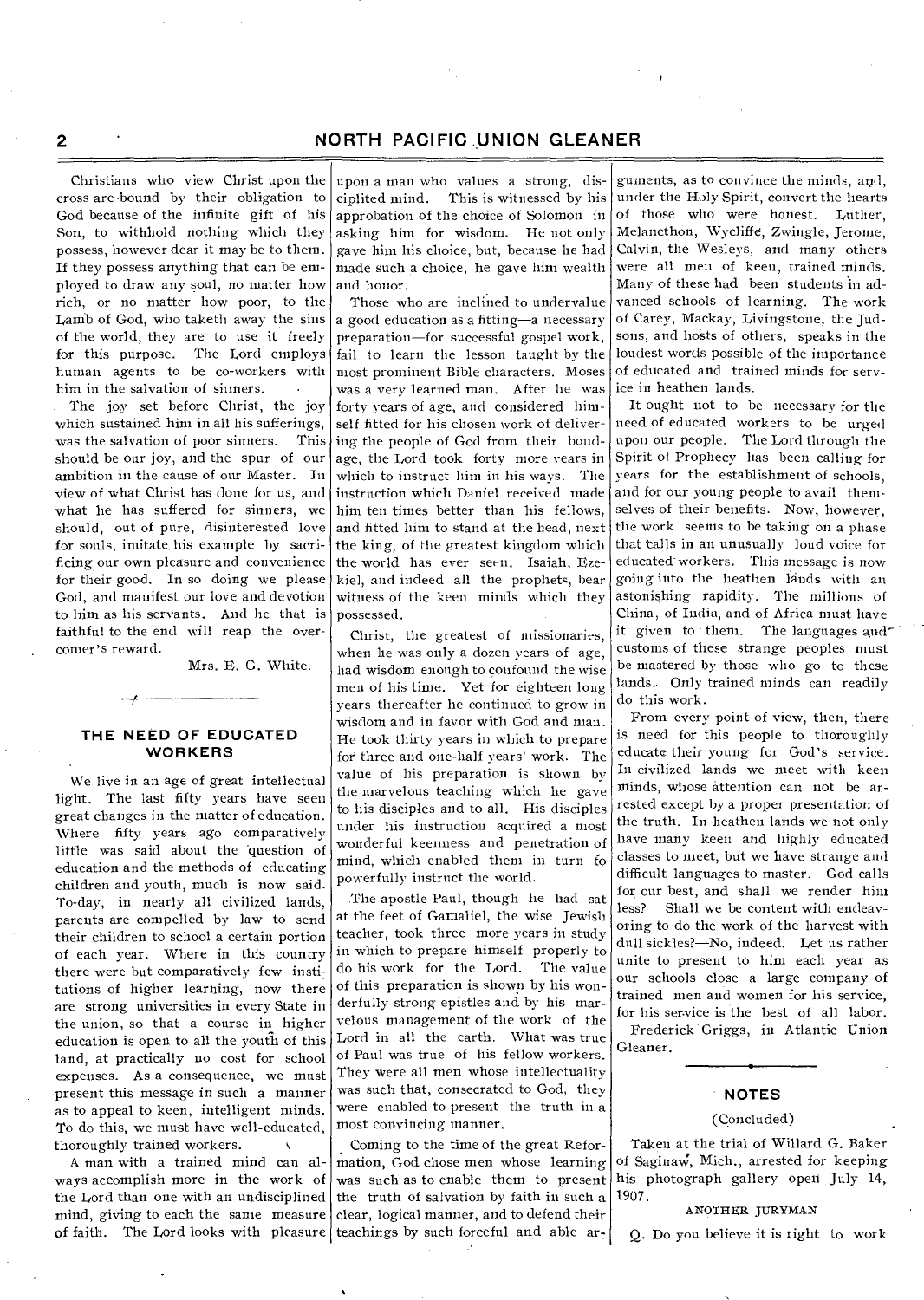on Sunday?

A. Sometimes it is all right.

Q. Do you think it is all right for a man to observe Saturday for Sunday.

A. Yes; but he ought to be compelled to observe Sunday also.

The jury was finally secured and the prosecutor in opening the case read the the law, stated what he would prove, and called the first witness, who said that he had his picture taken July 14, paid for the same: and the prosecution rested its case.

The defendant's attorney then went after the witness hard and in a moment it was made to appear that he was hired by photographer Meddler to go; that Meddler paid for the photos. and that the arrangement was made on the day that the photos were taken, it being Sunday. The prosecution had closed and it became incumbent upon the defence to prove that Baker observed the seventh day.

His mother was put on the stand and swore that he had been brought up an Adventist; that he was baptized at the Lansing camp-meeting; and that she had known of several Saturdays since he had been away from home; that she had known of these Saturdays by visiting her son; and that on any day she had been with her son he had closed his gallery.

The young lady who had worked for Baker in Coleman three years testified that all during that three years she was never allowed to work on Saturday and that she knew that the gallery was closed.

Several other witnesses were produced to show that the gallery was closed at Chesaning on Saturday and no testimony. was produced to show that lie had taken any pictures in Saginaw on Saturday. Testimony was produced, however, to show that he had purchased supplies on Saturday from a wholesale house; but the defence claimed that these goods were always delivered after sundown.

The prosecution in rebuttal proved that over one hundred transactions had been performed on Saturday in Chesaning, so that if Baker had been conscientious in closing his gallery in Coleman he had lost his conscientiousness when he arrived at Chesaning. The arguments were unique, and while not in any sense vitriolic, were extremely sarcastic. From all that we can get, no great damage was done Seventh-day Adventists in the trial. It shows how-

ever, that the worst enemy that a Seventh-day Adventist can have is a man who professes to be one, and yet who uses tobacco, is guilty of profanity, breaks the Sabbath in many ways, and yet claims to shut up his business on that day in order to take advantage of the exemption clauses.

There seems to be no question but that Beker knows and believes that the seventh day ought to be observed as the Sabbath; but he has allowed Ins business to interfere with Ins conscience so long that he has lost the sanctity of the Sabbath. Yet we find him claiming exemption from the Sunday law on the basis of being an Adventist.

It is no doubt true that it is just such cases as this that are the worst enemies of the truth and that will be the hardest argument possible in favor of repealing all exemption clauses:— because men who are insincere use the exemption clause as a subterfuge. Yet what a spectacle to find a State endeavoring to force a man to be concientious and sincere!

#### SOME NOTABLE STATEMENTS

"The question in this case is a question of religion?"

"The test is as to whether lie believes that the seventh day is the Sabbath."

In the prosecutor's address to the jury:—

"Permit one man to disobey this law, and the other photcgraphers will be forced to open there galleries."

Defendants attorney:—

"This law is only enforced in instances of this character where men of the same craft try to force 'one of their number to obey the rules of the Association."

Prosecutor:—

"If you allow this man to open his gallery on Sunday, he will do it to the detriment of the other photographers, who will be forced to be in business because of this man's work•

Defendant's attorney:—

"When the prosecutor states this prosecution is for the benefit of the other photographers, he states the absolute fact in the case."

J.. G. Lamson.

There is no better way to show our trust in God than to busy ourselves with the things He asks us to do.—Maltbie D. Babcock.

## **TEACHING CHILDREN TO HAVE FAITH.**

In the near future the children of this generation are to be brought into trying places such as no other generation has known. It is important for them to have a knowledge of events that precede the second coming of Christ. It is also needful for them to be familiar with God's dealings with Ins people in past ages, and with the facts that show, the hand of Providence in founding the remnant church.

The children of Israel were instructed to teach their children of their deliverance from Egyptian bondage, and the signs and wonders that God wrought for them. When they failed to do this, their children drifted from the true faith.

'Faith is the substance of things hoped for, the evidence of things not seen." Teach the children that the same God, who delivered Daniel from the lion's den, and Peter from prison, and who fed Elijah by the brook, lives and reigns today, and that he will be the help of his people.

Bible stories are of absorbing interest; but they are more than pleasant tales of long ago. "Now all these things happened unto them for ensam-Ples; and they are written for our admonition, upon whom the ends of the world are come." 1 Cor. 10:11. When God's people have been brought into perilous places where no human hand could deliver them, there divine power has been manifested.

Amid the disasters that are becoming more and more frequent, we have no assurance that we shall never meet with financial loss, or that we shall altogether escape difficulties. But we have the promise that we shall be kept, and that bread shall be given, and water shall 'be sure. If our own hearts are full of anxious care for the future, how can we teach the children lessons of trust? As parents go about their daily tasks, little, wondering eyes look on at what they do, and sharp ears listen. If seeds of doubt and distrust are planted in their hearts, there may spring up a crop.that we do not care to reap.

Talking faith increases our own faith, and helps others to have faith. We may be brought into places of perplexity. At times we may have to feel the cold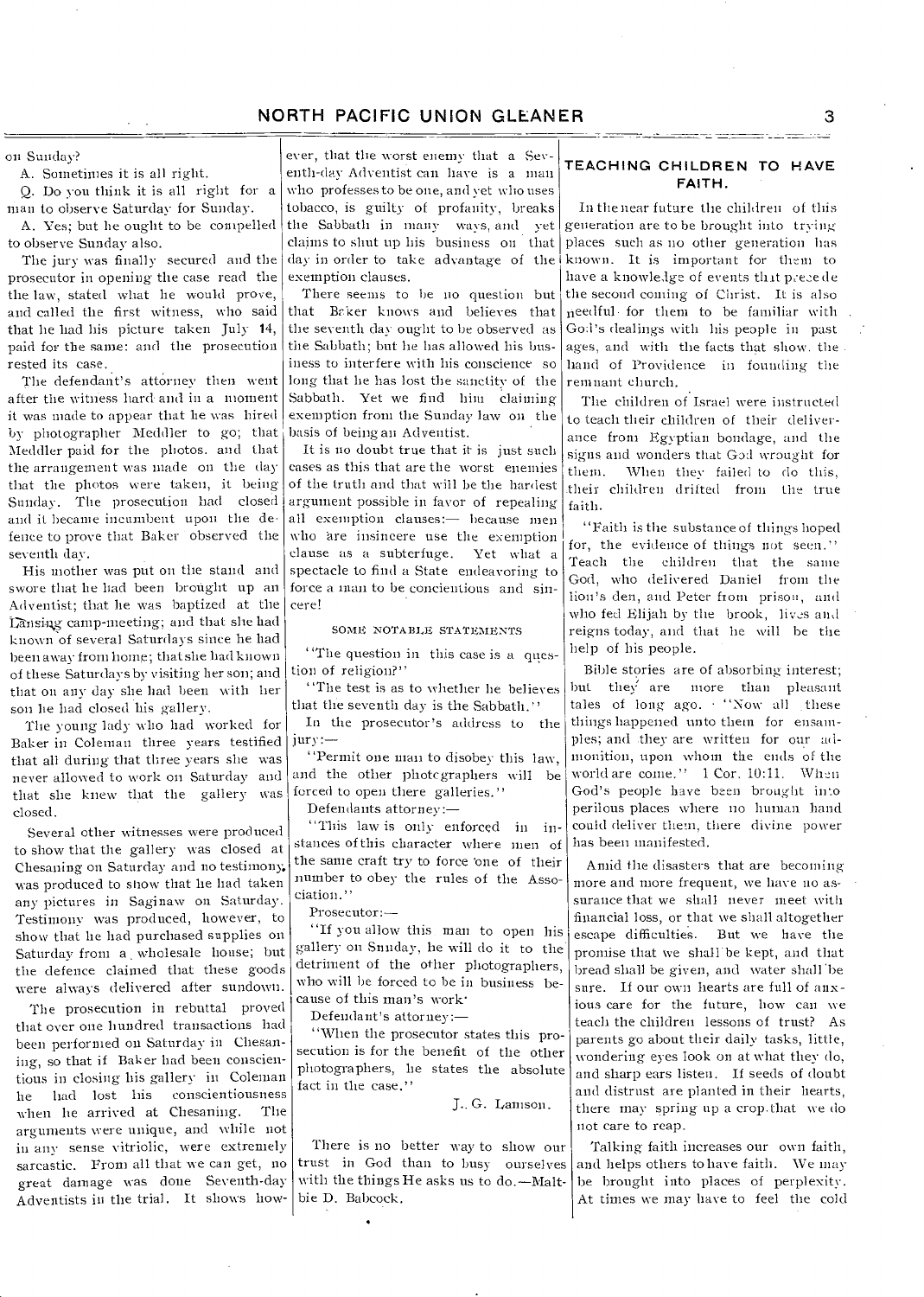Red Sea waters splashing against our feet, before we are permitted to see the waves parting before us. But God will open the way, and we can tell the children that he will. Teach them that whatever God gives is enough. However limited our visible resources, God can make them enough. Five barley loaves and two small fishes given by a little lad, multiplied in the hands of the Lord and fed five thousand men.—Review.

## **WESTERN WASHINGTON THE \$150,000 FUND**

#### SHALL WE DO OUR PART NOW?

I have just received a stirring letter from Elder A. G. Daniels with reference to the \$150,000 Fund. Brother Daniels makes a strong and feeling appeal for the raising of what is back as yet on this fund. Speaking of the enterprises to which this money is to be appropriated, he says: "They need the full amounts they are to receive so much more than each individual needs what he is to contribute toward the fund that there should be no further delay in raising it." This statement by Elder Daniels grows out of what he knows, and as no one else can know, of the great needs of the work in different parts of the world.

I will insert right here a list of the fields and institutions to which the money is to go when raised. To the South - - - \$50,000

| Distributed as follows         |           |  |  |  |  |  |  |  |
|--------------------------------|-----------|--|--|--|--|--|--|--|
| Nashville Sanitarium \$25,000  |           |  |  |  |  |  |  |  |
| Huntsville Sanitarium<br>5,000 |           |  |  |  |  |  |  |  |
| 1,500<br>Graysville Sanitarium |           |  |  |  |  |  |  |  |
| $-3,000$<br>Atlanta Sanitarium |           |  |  |  |  |  |  |  |
| Graysville Academy - 2,000     |           |  |  |  |  |  |  |  |
| $-2,500$<br>The Watchman       |           |  |  |  |  |  |  |  |
| To be apportioned by           |           |  |  |  |  |  |  |  |
| the Southern Union             |           |  |  |  |  |  |  |  |
| Conference $-11,000$           |           |  |  |  |  |  |  |  |
| Washington Sanitarium          | 50,000    |  |  |  |  |  |  |  |
| Pacific Press BuildIng         | 20,000    |  |  |  |  |  |  |  |
| Review and Herald Building     | 10,000    |  |  |  |  |  |  |  |
| British School (near London)   | 10,000    |  |  |  |  |  |  |  |
| Williamsdale Academy (Nova     |           |  |  |  |  |  |  |  |
| Scotia)                        | 2,000     |  |  |  |  |  |  |  |
| Skodsborg Sanitarium (Den-     |           |  |  |  |  |  |  |  |
| mark) -                        | 2,000     |  |  |  |  |  |  |  |
| West Indies (school and pub-   |           |  |  |  |  |  |  |  |
| $work)$ -                      | 4,000     |  |  |  |  |  |  |  |
| Chilean Printing House and     |           |  |  |  |  |  |  |  |
| School                         | 2,000     |  |  |  |  |  |  |  |
| Total                          | \$150,000 |  |  |  |  |  |  |  |

Surely no appeal for raising funds such as this for the One-hundred-andfifty-thousand-dollar Fund would be made except there were a corresponding need. And since it is all in behalf of the greatest and grandest work ever given to God's people to perform, a work that is to bring to its finish the everlasting gospel and usher •in the great day of rewards for the people of God, and, too, to bring the glad morning when sin will be banished forever, with all its train of woe and suffering, the effort to raise this money ought to enlist our most fervent interest and determined endeayor. There should be no relaxing of effort till the last dollar is raised.

There is one thing connected with the plan to raise this money that may have the effect to cause a relaxing after a certain degree of effort has been put forth It is the fact that has been somewhat emphasized that if each member of our churches would raise \$2.55 the amount would be made up. Many pay in the \$2.55 and then "let go," feeling that duty is done and, maybe, a burden discharged. It does not seem to dawn upon us ,that many persons on the church records, upon which basis the two-dollar-and-fifty-five-cents estimate is based, are not accessible to the churches to which they belong, and consequently not in the current of the churches' activity, and hence a large number of these persons can not be relied upon to pay their quota. And then many members are mere boys and girls; others, poor widows. Some lack interest; so altogether the situation calls for us to forget the quota idea, and instead adopt the policy of "no let up" till the money is raised. If the quota plan is to be followed, we are safer in making our estimate upon the basis of about onehalf of our church membership.

Now, in writing this letter, I am hoping that the quota idea will be forgotten entirely. I hope that each one will forget what he may have done, and set himself to the task, with every lover of the cause, to see that the remainder of the large sum is raised within the next few weeks. Elder Daniels urges that it be done at least before Jan. 1, 1908. Why need we put it off that long? The only lacking thing is the interest we ought to feel in the grand move. For the encouragement of those who

•

are faint-hearted, I will put it on a quota basis for a moment. Our conference membership being about 1,350, would make our quota, at \$2.55 a member, \$3,442.50. This conference has raised now about \$2,000, leaving \$1,442.50. This would leave about \$1.06 per member to finish our portion. Now, I say this ought to encourage the faintest to promptly do his part. But why think of small things? We live in a time when, to follow our Captain's leadings, we must expect great things to be done; and we are to share in the feats: Mountains of difficulty are to be crossed; waters are to be parted before us; walled cities are to be taken. Let us quit ourselves like men for the mighty work which demands our first and best.

Greater things than raising this \$150,000 are to engage our attention soon, if we are to share in the triumphs of this message a few years hence. We have not sacrificed yet; we have not suffered yet; we have borne no burdens yet. Look at Calvary and forget that we have done anything for Him through whose unmeasured gift to us, rand through whose unknowable suffering, we liave liope of salvation.

Now I make a strong appeal for the raising at once, or not later than the date mentioned by Elder Daniels, Jan. 1, 1908, of the \$1,500, or thereabouts, yet remaining for Western Washington. Let church elders at once become, in a special sense, leaders indeed, and head a campaign, in the companies where they have their responsibilities, that will enlist everybody's interest and arouse his interest, that the necessary<br>amount may be quickly raised. No amount may be quickly raised. tame and half-hearted effort will bring the results that should be expected.

And while church officers should be alert now, every member who reads or hears this appeal should at once begin a campaign within the circle of his influence to the same end. Agitate, agitate, agitate, and "everlastingly" and untiringly pull, push and lift, and withal earnestly pray; and there will soon go to our dear Brother Daniels the cheering news that the money is raised. Oh! better far, our record in heaven will be clear. Can it be written there for us: "Well done, thou good and faithful servant," till we have done our best? Whatever we may do here, and at however great a cost or at what sacrifice, will we think any of it worth mention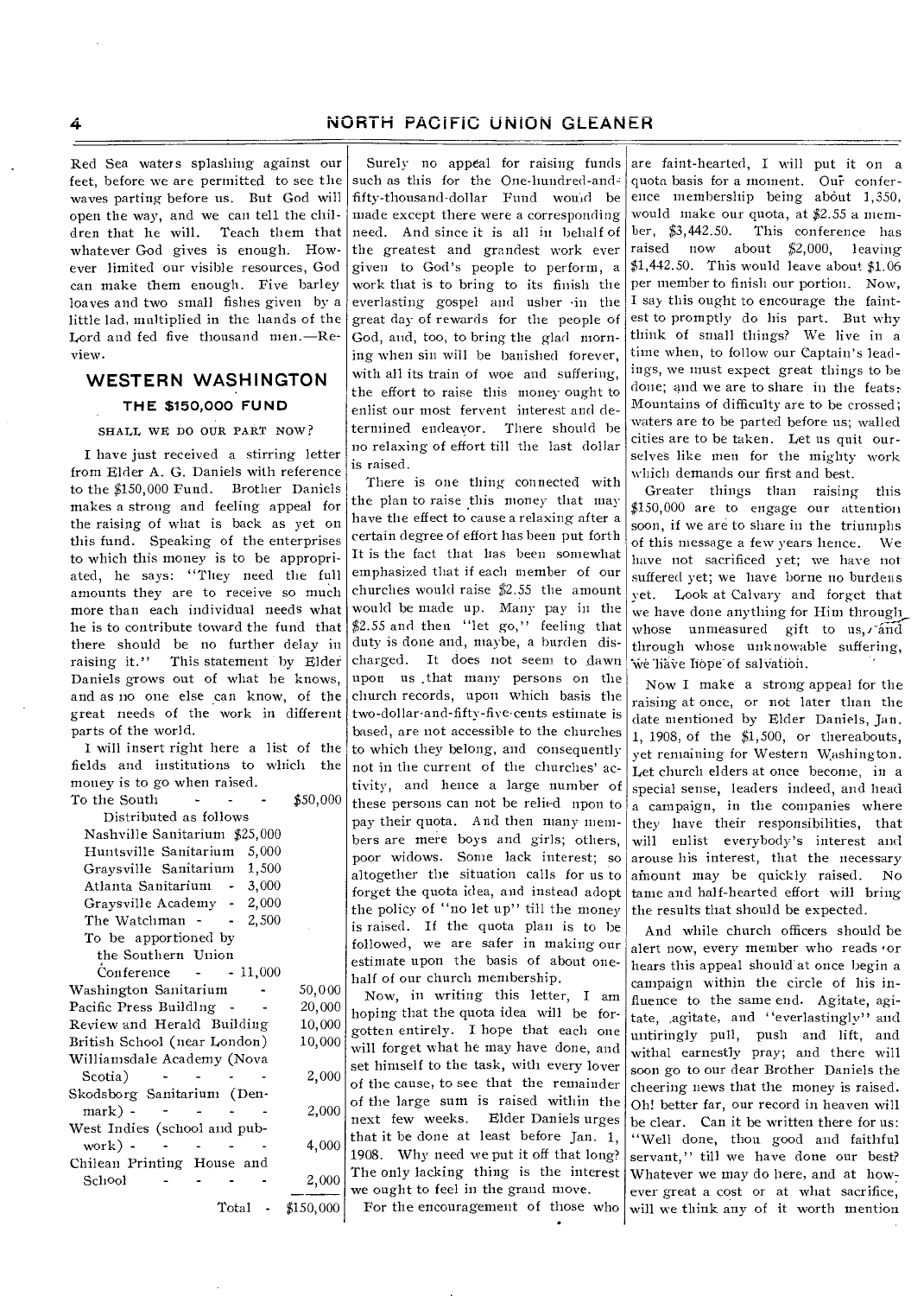when we hear the "well done" at last and enter into the joy of our Lord?

Who will send in \$100 or more now? Who will send \$75? Who will send \$50? Who will send \$40? \$30? \$25? \$20? \$10? \$5, or less as he may be able? Look these amounts over, one by one; then go to your closet and ask God what he would have you do now. Then do it with a gratitude that only he knows who, by the true spirit of service, enters into the labors of his Master.

Again I mention in closing: \$1,500 to be raised now in the Western Washington Conference. We wait with great interest for the returns from this appeal.

Truly your servant,

F. M. Burg.

## **SHOWS AND ENTERTAINMENTS**

It is sometimes asked if it is proper for Sabbath-keepers to attend shows and entertainments with the world. But the -Bible is quite plain as to our attitude to the World. We are a peculiar people, called out of darkness into his marvelous light." 1 Peter 2: 9. Jesus says " he has chosen us out of the world." John 15:19. And because we accept the Word of God, the World will not always enjoy our society. But we need not be sorry for that; for Jesus says, "Blessed are ye when men shall separate you from their company." The Apostle Paul says we are not to be conformed to this world; instead, we are to be transformed by the renewing of our minds.

From Volume 1, page 288, I quote these words: "All true followers of Jesus will have sacrifices to make. God will prove them, and test the genuinenes's of their faith. I have been shown that the true followers of Jesus will discard picnics, donations, shows, and other gatherings for pleasure, They can find no Jesus there, and no influence which will make them heavenly-minded and increase their growth in grace.. The Word of God obeyed leads them to come out from all these things and be separate."

Again from page 551: ''Satan has many finely-woven, dangerous nets, which are made to appear innocent, but with which he is skilfully preparing to infatuate God's people. There are pleasing shows, entertainments, phrenolgical lectures, and an endless variety of en-

terprises constantly arising calculated to lead the people of God to love the world and the things that are in the world."

But does the Lord forbid any kind of recreation for his people? Page 514: ''Recreation is needful to those who are engaged in physical labor, and is still more essential for those whose labor is principally mental. . . . There are amusements such as dancing, card playing, chess, checkers, etc., which we cannot approve, because heaven condemns them. These open the door for. great evils. . . I saw that our holidays should not be spent in patterning after the world; yet they should not be passed by unnoticed, for this will bring dissatisfaction to our children. On these days when there is a danger that our children will be exposed to evil influences, and become corrupted by the pleasures and excitement of the world, let the parents study to get up something to take the place of more dangerous amusements. Give your children to understand that you have their good and happiness in view. Let several families living in a cityor village unite and leave the occupations which have taxed them physically and mentally, and make an excursion into the country, to the side of a fine lake or to a nice grove, where the scenery of nature is beautiful. They should provide themselves with plain, hygienic food, the very best fruit and grains, and spread their table under the shade of some tree, or under the canopy of heaven."

More could be said along this line, but I hope that all will study for themselves and become posted in regard to these things as well as others. May we all so relate ourselves to God and his truth that we may please him in all things. — E. G. Olsen in Workers' Bulletin

#### **DON'T WASTE YOUR TIME**

Dear Boys and Girls, did you ever think how much time you really waste in the course of a day? If not, try it some day. You will be surprised to see that the leak is so large. I do not refer now to time spent in good healthy sleep. That time is not wasted. It is the waking portion of life where there is greatest danger. Many a boy bemoans Ins hard lot, his lack of education, his meager advantages, who, if he should choose to do so, could by a careful observation of his

wasted minutes get a good education.

Much of our waste of time rises from lack of a definite purpose. Unless we have something really planned to occupy our spare minutes, we shall waste them. Thoughtlessly, aimlessly, like the butterfly flitting front flower to flower, we shall pass through the precious days of probation without having made preparation for the problems of life.

Girls, don't spend your time in the cheap small talk of the day nor in poring over the story paper. You are throwing away that which will be valuable to you.

Boys, instead of congregating at the corner grocery to make and take questionable conversation, better smuggle into your room a double barreled arithmetic and spend the time in arresting some knotty problem in the rule of three. You will get more real fun out of it and infinitely more profit. Any boy who grows up to manhood without a good fund of general knowledge gives unmistakable evidence that he has wasted his time.

"Lost yesterday, somewhere between sunrise and sunset, two golden hours: each set with sixty diamond minutes.

"No reward is offered for they are gone forever."

T. H. J.

### **DIVINE AUTHORITY OF THE BI-BLE—PROTESTANT VERSUS**  CATHOLIC CANONS<sup>1</sup>

t Paper read before the Bible class of the Review and Herald night-school. Sources: Stowe's "History of the Books of the Bible," "The Origin and Histot y of the Versions," Bible Record.

Two volumes lie before me. Both claim to be the product of a divine mind, a revelation to men of the will of an infinite Being. On investigation, I find a difference between them, leading me to the conclusion that both books in their entirety can not come from the same mind. One is presented to me by a church claiming not only catholicity, but the prestige of being the original and only Christian church. It therefore assumes infallibility, and declares itself the sole medium of communication between God and man. To reject its doctrines and 'teaching is to lose the eternal favor of God, The other is presented by the Protestant Church, which denies the claims of the Catholic Church, urging their book as being the true Word of God. How shall I decide be-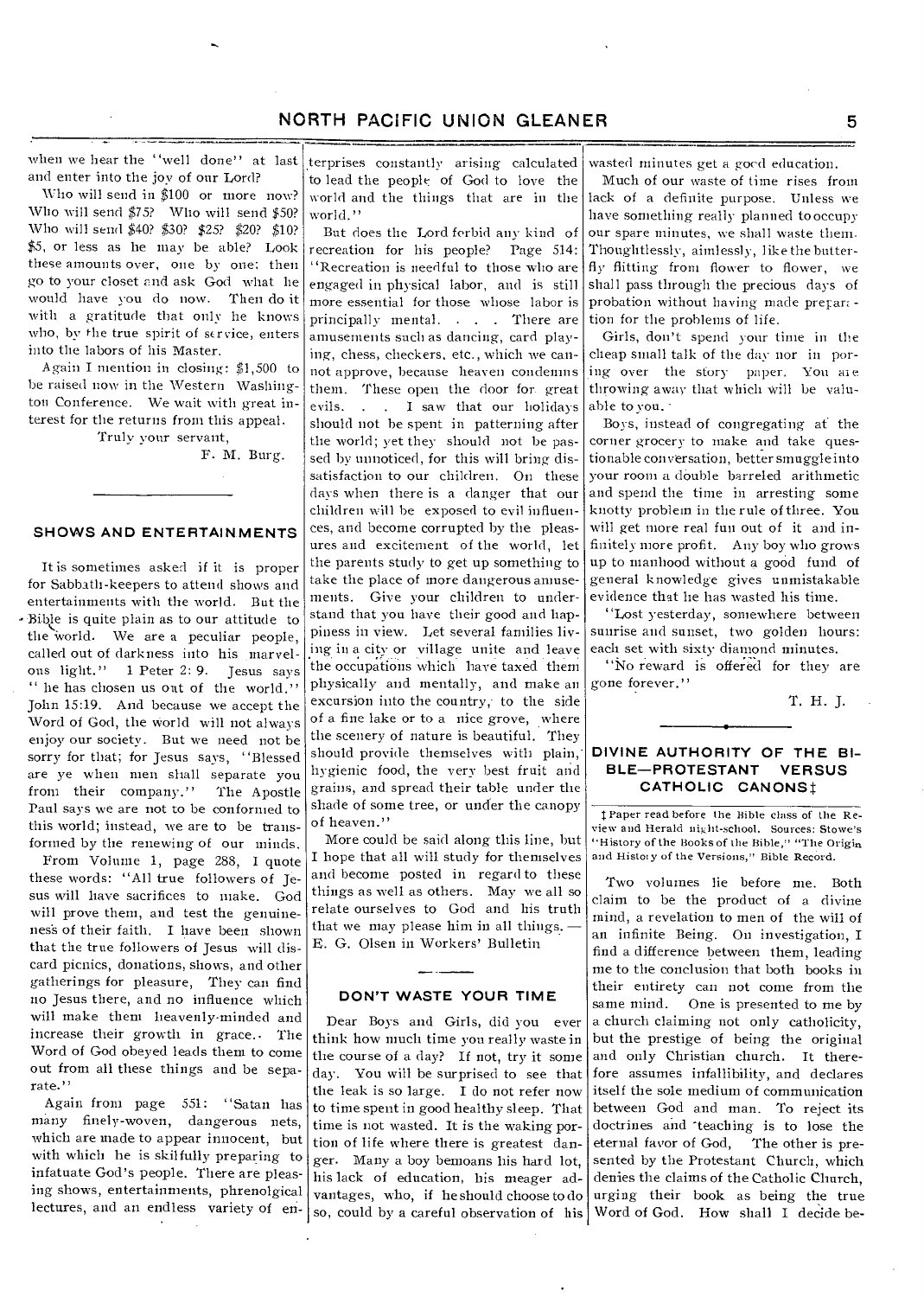tween these books and these churches?

I purchase several different parcels of real estate in the city of Washington, and wish to ascertain the validity of my title to each one of them. I take the deeds to the registrar's office, and trace each one through its preceding purchaser, till I come to the title derived from the original proprietors. If there is no break in the chain, and the original proprietors had a legal right to the property, then I receive a clear title. At times deeds are made out which are forgeries, but by careful investigation their spurious character may be exposed and repudiated. So it is possible to trace the Bible to its divine Author, and expose books which are either forgeries or at best mere products of the human mina.

The people to whom God gave his Word originally ought to be the best judges of what books are of divine origin. The reverence of the Jews in general for their divine writings was so great that if, in copying the manuscripts, a single error was made, they would reject the material thus spoiled, and begin again. They never permitted themselves to retouch or erase; and in coming to the name Jehovah, they always wiped their pens and refilled them• When the manuscripts became at all old or injured, they reverently buried them in graves; and this is one reason why there are not in existence any very old Hebrew manuscripts. Such strict integrity to preserve the Word of God as it came to them from the Lord through his prophets precludes all possibility of alteration, or the acceptance of anything spurious. While the Scriptures were in the keeping of the Jewish people, they were so carefully preserved for centuries that the scribes and elders could tell the number of words they contained, the number of letters, the middle word, and the middle letter, of any given book and of the entire Scriptures. Josephus, a Jew, in speaking of his own day said: "If any of us should be questioned concerning the laws, he would more easily repeat all than his own name." Philo corroborates this fact. The little orthodox Jewish street urchin can chant the first books of the 'Bible with ease. Timothy was commended because "from a child" he had known the Scriptures. 2 Tim. 3:15. This perfect familiarity with the Word Of God became necessary, as the Scriptures contained the laws by and not in Hebrew, the ancient sacred Ecclesiastes, the song of Songs, Job;

which the nation was governed, the nation's genealogies, and the boundaries of the people's country-and tribes. They also contained their sanitary laws, the regulations for their family relations, their weights and measures, also rules regarding their sowing-and planting, their buying and selling of property and real estate.

Gcd's manifest displeasure was revealed when the first attempt was made to destroy his Word. This occurred when Jelioiakini deliberately burned it in the fire. Jer. 36:13. Immediately it was reproduced by the prophet Jeremiah; then the king sought to slay the writers, but "the Lord hid them." For this crime God decreed tl:e destruction of Jehoiakim and his funity, and that he should "be buried with the burial of an ass." Then came the captivity in Babylon, teaching the forbearance of Godwhen people sin grievously; but how quickly he resented the destruction of his Word!

On the return from Babylon, God's Word was in existence, and was given its place of honor and authority in the nation. Standing on a pulpit of wood, -before a congregation of fifty thousand people, Ezra read God's Word day after day for seven days, the people endorsing its truths. When Jesus came, he found this people still in the rossesion of the Scriptures, holding them in reverence, and he urged them to study the Word of God.

The writings which the Jewish people recognized as being divine are identical with those accepted by Protestants; and who are better judges than the people whom the Lord recognized as the custodians of his Word? Rom. 3:1, 2; 9:4.

The apocryphal books were never added to Hebrew copies of the Scriptures, but only to the Septuagint, or Greek version, made at Alexandria about B. C. 277, the translation being made, it is thought, by five learned men under the direction of the Greek Sanhedrin, composed of seventy leading-Greek Jews. Alexandria was then a chief colony of the Jews, one hundred thousand of them residing there. It was at that time one of the greatest cities of the world. Not one of the writers of the apocryphal books says they are inspired; they were never received as inspired by the ancient Jewish icles]; the Psalms of David; the Prov-Church; they were written in Greek,

language. Not a single passage from them is ever quoted by Jesus Christ or his apostles, while they quote as freely from the Septuagint version as they do from the Hebrew.

بالمستنبذ والمستنبذ والمستنب والمستحدث والمستنب

The Catholic Church, prior to tl:e Council of trent (1546), was not a unit, some holding io the protocanonical and some to the deuterocanonical books. And even after the Council of Trent, some of their eminent men have expressed themselves against placing the larger canon on an equal basis with the smaller. Bernard Lamy (d..1714) declared: "Nevertheless, they are not of the same authority." Martin Chemnitz, not long after the decree was published, remarked that "the later church could never by decree make certain that of which the early- church upon historical evidence had remained uncertain."

Augustine, supposing that the deuterocanonical books had the endorsement of the apostles, accepted them, and vet says: "In the canonical Scriptures I follow for the most part the authority of the Catholic churches, so that those which are received by all the Catholic churches I place before those which some do not receive. But in reference to those which are not received by all, I prefer those which the greater number and the more important churches receive." Certainly he made a distinction which the Council of Trent did not.

Jerome, greatly superior to Augustine in scholarship, declares: "Wisdom, which is commonly inscribed Solomon's, • the book of Jesus Sirach, and Judith, and Tobias, and Pastor, are not in the canon." In another place he says of these books: "The songs of the apocrypha ought to be sung by dead heretics rather than by living ecclesiastics."

Melito, bishop of Sardis, A. D. 170, on being urged by Onesimus to make selections for him from the Word- of God, wrote: '`I accordingly went to the East, and, coining to the very place where these things were preached and transacted, I have accurately learned the books of the Old Testament. Their names are as follows: Five books of Moses; to-wit, Genesis, Exodus, Leviticus, Numbers, .Deuteronomy; Joshua Nave, Judges, Ruth, four books of Kings [two of . Samuel and two of Kings], two of Paralipomenon [Chronerbs of Solomon (which is also Wisdom),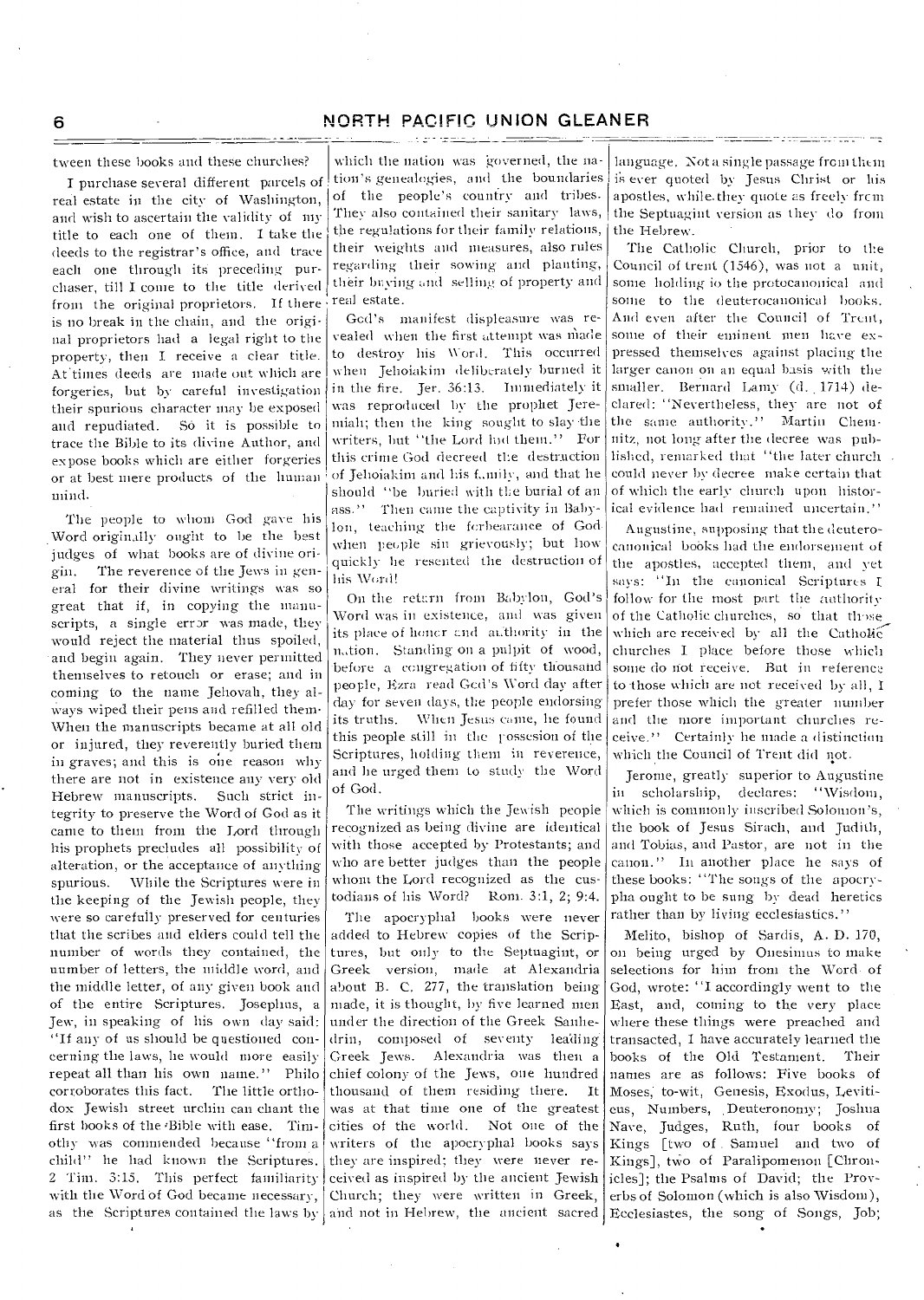of the prophets, Isaiah, Jeremiah; and of the twelve prophets, one book; Daniel, Ezekiel, Esdras [including also. Nehemiah, and peahaps Esther]. He endorses the smaller canon.

Athanasius, the great champion of orthodoxy, A. D. 330, rejects all of the apocrypha except Baruch.

Hillary, bishop of Poictiers, A. D. 360, rejects them all, as does also Epiphanius, the great opposer of heresy, A. D. 360.

Gregory Nazeanzen, fellow student and distinguished opponent of the Emperor Julian, A. D. 390, rejects all of them.

Rufinus, the learned translator of Origen, A. D. 400, rejects them all. He says: "These are they which the Fathers concluded within the canon; of which the would have- the assertions of our faith consist. But we must know that there are other books, which are not called canonical, but ecclesiastical by the ancients; such as the Wisdom, -which is called of Solomon, and another Wisdom, which is called of the Son of

Sirach; which books among the Latins is called 'Ecclesiasticus,' by which word not the author of the book, but the quality of the writing is designated. Of the same order is the little book of Tobit, also Judith and the book. of Maccabees."

The unanimous consent of the Fathers is what the Roman Church requires for the establishment of a doctrine; but the above historical facts compel me to re--nounce her position on the canon, and adopt the Protestant. The Council of Trent condemned those to eternal flames who refused to accept the larger canon. This means that some of those whom she recognizes as "Fathers" will find themselves among the lost.

"Why do ye also transgress the commandment of God by your tradition?" "For this cause also we thank God without ceasing, because, when ye received the word of God which ye heard of us, ye received it not as the word of men, but as it in truth, the word of God, which effectually worketh also in you that believe."—John N. Quinn, in Youth's Instructor.

### **THE GREAT DAY OF THE LORD**

August  $10 - I$  was very much pleased would naturally be expected to report.

courses that were given in the beginning of our meeting. You remember the first text was, "Prepare to meet thy God, 0- Israel." That certainly applies to the Israel of God to-day. The next text was this, "And this gospel of the kingdom shall be gospel of the kingdom preached in all the world for a witness unto all nations, and then shall the end come." These are certainly very important texts, and should stir every one of us.

I wish to place beside these texts another one and continue the 'subject that has been begun. "The great day of the Lord is near, it is near, and hasteth greatly, even the voice of the day of the Lord: the mighty men shall cry there bitterly.'' Now notice, it is the great clay of the Lord, the greatest day ever known to the people of this world. We are told that this day is near.

Now while the Lord has told us this by the sure word of prophecy, more sure than the sight of the eye, we might be lead to ask, What is the condition of the earth at this time? what has God revealed to us? Here in the book of Zechariah I read a statement--a vision that was given to this prophet, that will give us. an idea of the condition of the world in these last days. I will read from the first chapter of Zechariah, beginning with the eighth verse, "I saw by night and behold a man riding upon a red horse and he stood among the myrtle trees that were in the bottom: and behind him were there red horses,<br>speckled, and white. Then said I, O speckled, and white. my Lord, what are these? And the angel that talked with me said unto me. I will show thee what these be. And the man that stood among the myrtle trees answered and said, These are they whom the Lord bath sent to walk to and fro through the earth."

with the texts selected for the dis- We were very much interested at our prosperity, that it has not seen for years. Elder R. R. Kennedy, 3 P. M., earth and preached the message, they I should like to ask if God's messengers are not now walking to and fro through the earth with a message. We heard this morning that the message has encircled the earth, that there is scarcely a land but what has heard something of the message. Now as these individuals that are represented by the red and the speckled and the white horses went through the

•

Convention over at Mt. Vernon in the report that Elder Irwin gave of the darkened land. And we should be just as intensely interested in hearing the report of these messengers at this time, "And they answered the angel of the Lord that stood among the myrtle trees, and said, 'We have walked to and fro through the earth, and behold, all the earth sitteth still and is at rest.' " That is the condition, and the whole world sitteth still and is at rest. They are not agitated over this subject. They are not stirred over this important event.

There is another statement which I wish to read that was reaveled by the Lord through the prophet Zephaniah in the first chapter and twelfth verse: "And it shall come to pass at that time, that I will search Jerusalem with candles, and punish the men that are settled on their lees: that say in their heart, The Lord will not do good, neither will he do evil."

What is the light of the world? "Thy word, 0 Lord, is a light unto my path." And so, '`I will search Jerusalem with candles." I will send the light of the third angel's message throughout the world. And I am going to do something else besides that, I will punish the men that are settled on their lees.

(to be continued)

## **WESTERN OREGON**

Elder H. J. Dirksen has just returned to Portland from a trip to the southern part of the State. A series of meetings has been held at Lake Creek with some good results. Meetings were also held at Jacksonville and Medford.

We were glad to see Brother H.H.Winslow at the office on the 13th inst. Brother Winslow is now secretary and treasurer of the Southern California Conference, and is in Portland for a short time only. He brings good reports of the work in the Southern California field.

Brother H. H. Hall of the Pacific Press spent one day this week at the Portland office and we were glad for the privilege of talking with him concerning the progress of the book work in the Pacific Press territory. We were privileged to see some interesting figures. showing the rise of the work during the last fifty years. Statistics show that the book work is now enjoying a time of